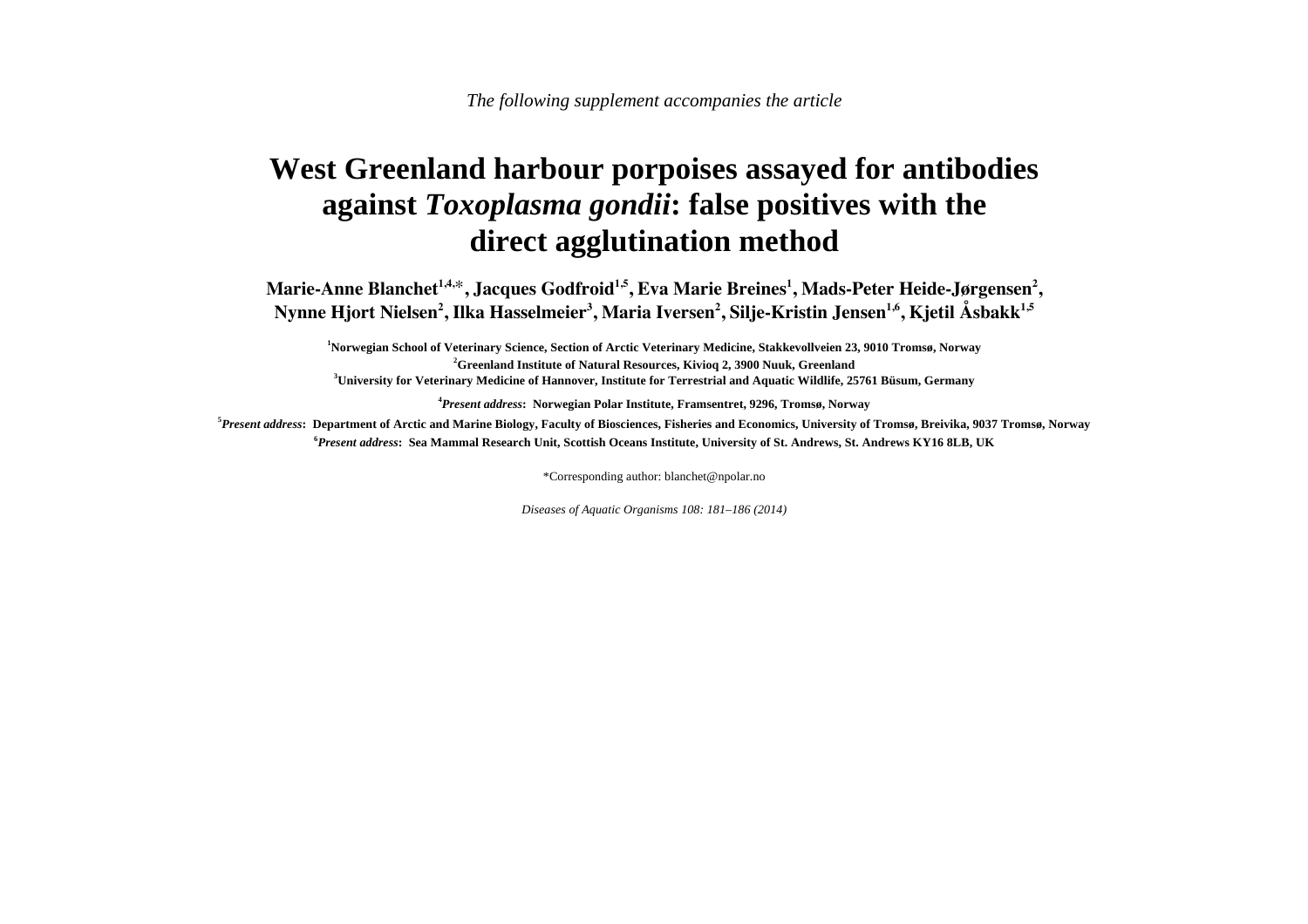## **Supplement.**

Table S1. Review of detection methods, cut offs and seroprevalence of *Toxoplasma gondii* in animals with Arctic or sub-arctic range. The 'Sample' column indicates what sample was used for testing (S: serum; P: plasma; Wb: whole blood; Bf: body fluids). The 'Confirmed' column indicates whether the serological results were confirmed by any additional method (molecular, bioassay or histology). LAT: latex agglutination test; DAT: direct agglutination test; MAT: modified agglutination test; AbDT: antibody dye test (Sabin-Feldman dye test)

| <b>Species</b>             | Location            | <b>Detection</b> | <b>Cut-off</b> | <b>Result</b>       | <b>Sample</b> | <b>Confirmed</b> | <b>Source</b>           |
|----------------------------|---------------------|------------------|----------------|---------------------|---------------|------------------|-------------------------|
|                            |                     | method           |                | (prevalence)        |               |                  |                         |
| Ursus americanus           | USA (Alaska)        | <b>LAT</b>       | >1/64          | Y(24%)              | ${\bf S}$     | $\mathbf N$      | Chomel et al. (1995)    |
| Ursus arctos               | USA (Alaska)        | <b>LAT</b>       | >1/64          | Y(18%)              | S             | N                |                         |
|                            |                     |                  |                |                     |               |                  |                         |
| Cystophora cristata        | N Atlantic          | <b>DAT</b>       | >1/40          | N(0/78)             | ${\bf S}$     | N                | Oksanen et al. (1998)   |
| Pagophilus groenlandicus   | N Atlantic          | <b>DAT</b>       | >1/40          | N(0/316)            | S             | N                |                         |
| Phoca hispida              | Svalbard, Greenland | <b>DAT</b>       | >1/40          | N(0/48)             | ${\bf S}$     | N                |                         |
| Balaenoptera acutorostrata | <b>NE</b> Atlantic  | <b>DAT</b>       | >1/40          | N(0/202)            | S             | N                |                         |
|                            |                     |                  |                |                     |               |                  |                         |
| Ovibos moshatus            | Canada (NU)         | <b>MAT</b>       | >1/25          | $Y(13/203 = 6.4\%)$ | ${\bf S}$     | $\mathbf N$      | Kutz et al. (2000)      |
|                            |                     |                  |                |                     |               |                  |                         |
| Delphinapterus leucas      | Canada              | <b>DAT</b>       | >1/25          | Y(27%)              | S             | N                | Mikaelian et al. (2000) |
|                            |                     |                  |                |                     |               |                  |                         |
| Ursus americanus           | USA (Alaska)        | <b>DAT</b>       | >1/25          | Y(43%)              | ${\bf S}$     | N                | Zarnke et al. (2000)    |
| Canis lupus                | USA (Alaska)        | <b>DAT</b>       | >1/25          | $Y(9\%)$            | S             | N                |                         |
| Ovis dalli                 | USA (Alaska)        | <b>DAT</b>       | >1/25          | Y(7%)               | ${\bf S}$     | N                |                         |
| Rangifer tarandus          | USA (Alaska)        | <b>DAT</b>       | >1/25          | Y(6%)               | ${\bf S}$     | N                |                         |
| Alces alces                | USA (Alaska)        | <b>DAT</b>       | >1/25          | Y(1%)               | ${\bf S}$     | N                |                         |
| <b>Bison</b> bison         | USA (Alaska)        | <b>DAT</b>       | >1/25          | Y(1%)               | S             | N                |                         |
|                            |                     |                  |                |                     |               |                  |                         |
| Lynx canadensis            | Canada              | <b>DAT</b>       | >1/25          | Y(44%)              | S             | $\mathbf N$      | Labelle et al. (2001)   |
| Lynx rufus                 | Canada              | <b>DAT</b>       | >1/25          | $Y(40\%)$           | S             | N                |                         |
|                            |                     |                  |                |                     |               |                  |                         |
| Phoca vitulina             | NE Pacific, USA     | <b>MAT</b>       | >1/25          | Y(7.6%)             | ${\bf S}$     | $\mathbf N$      | Lambourn et al. (2001)  |
|                            |                     |                  |                |                     |               |                  |                         |
| Odobenus rosmarus          | USA (Alaska)        | <b>DAT</b>       | >1/25          | $Y(5.6\%)$          | ${\bf S}$     | $\mathbf N$      | Dubey et al. $(2003)$   |
| Phoca vitulina             | USA (Alaska)        | <b>DAT</b>       | >1/25          | $Y(16.4\%)$         | S             | N                |                         |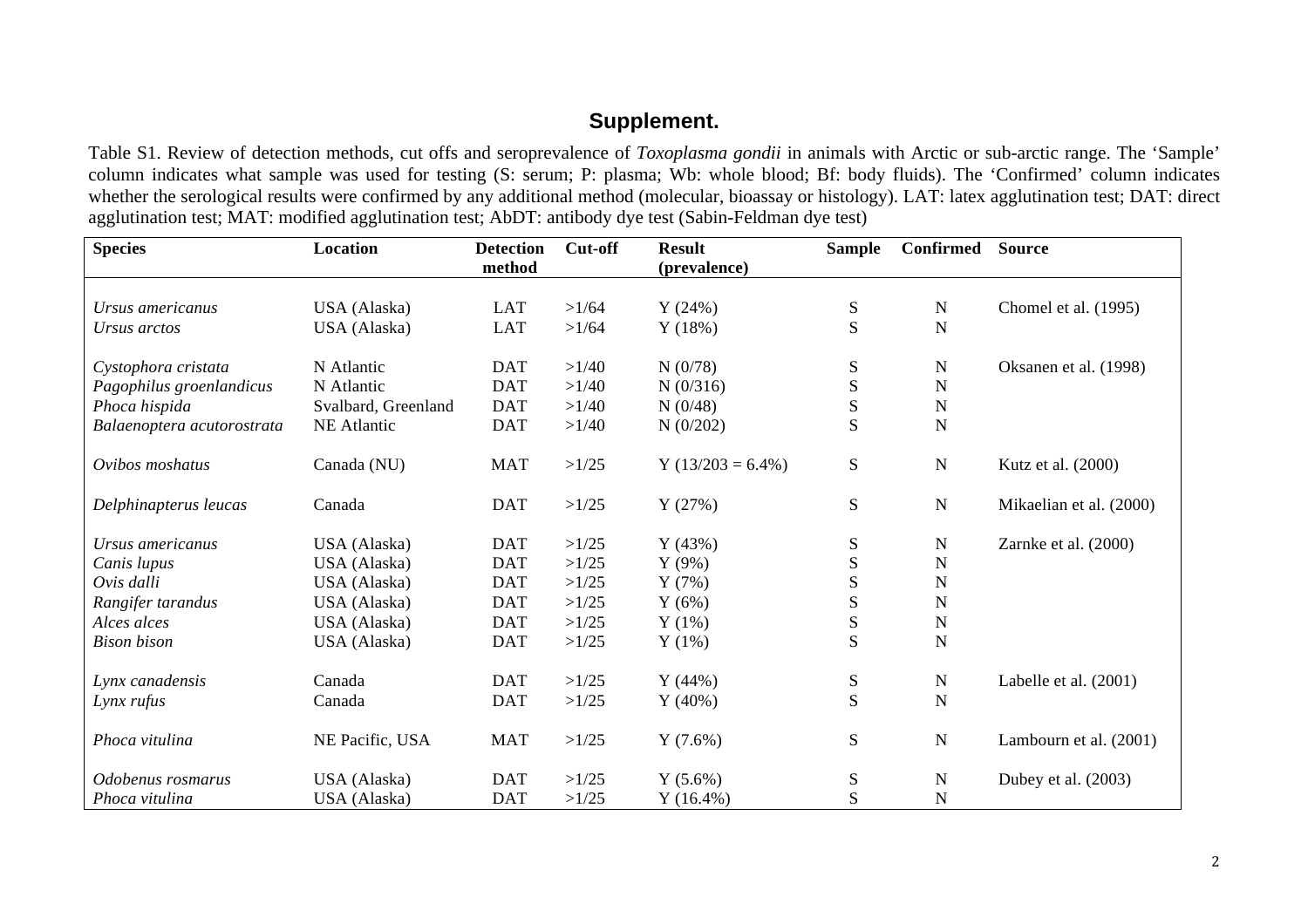| Phoca hispida                | USA (Alaska)        | <b>DAT</b>   | >1/25                    | $Y(15.6\%)$         | ${\bf S}$    | $\mathbf N$ |                        |
|------------------------------|---------------------|--------------|--------------------------|---------------------|--------------|-------------|------------------------|
| Erignathus barbatus          | USA (Alaska)        | <b>DAT</b>   | >1/25                    | Y(50%)              | ${\bf S}$    | ${\bf N}$   |                        |
| Phoca largha                 | USA (Alaska)        | <b>DAT</b>   | >1/25                    | Y(11%)              | ${\bf S}$    | ${\bf N}$   |                        |
| Histriophoca fasciata        | USA (Alaska)        | <b>DAT</b>   | >1/25                    | N(0/14)             | ${\bf S}$    | ${\bf N}$   |                        |
|                              |                     |              |                          |                     |              |             |                        |
| Phoca vitulina               | Canada              | <b>DAT</b>   | >1/25                    | $Y(9\%)$            | ${\bf S}$    | Y           | Measures et al. (2004) |
| Pagophilus groenlandicus     | Canada              | <b>DAT</b>   | >1/25                    | N(0/112)            | S            | ${\bf N}$   |                        |
| Cystophora cristata          | Canada              | <b>DAT</b>   | >1/25                    | Y(1.7%)             | S            | ${\bf N}$   |                        |
| Halichoerus grypus           | Canada              | <b>DAT</b>   | >1/25                    | $Y(9\%)$            | S            | $\mathbf Y$ |                        |
| Ursus maritimus              | <b>Beaufort Sea</b> | <b>LAT</b>   | >1/64                    | Y(6%)               | ${\bf S}$    | ${\bf N}$   | Rah et al. (2005)      |
| Phoca vitulina stejnegeri    | NW Pacific, Japan   | <b>ELISA</b> | OD > 0.1                 | Y                   | ${\bf S}$    | Y           | Fujii et al. (2007)    |
| Phoca largha                 | NW Pacific, Japan   | <b>ELISA</b> | OD > 0.1                 | ${\bf N}$           | ${\bf S}$    | $\mathbf Y$ |                        |
| Histriophoca fasciata        | Japan               | <b>ELISA</b> | OD > 0.1                 | ${\bf N}$           | ${\bf S}$    | $\mathbf Y$ |                        |
| Erignathus barbatus          | Japan               | <b>ELISA</b> | OD > 0.1                 | $\mathbf N$         | S            | Y           |                        |
| Vulpes lagopus               | Svalbard, Greenland | <b>DAT</b>   | >1/40                    | Y(43%)              | Wb/Bf        | ${\bf N}$   | Prestrud et al. (2007) |
| Branta leucopsis             | Svalbard, Greenland | <b>DAT</b>   | >1/40                    | Y(7%)               | ${\bf S}$    | ${\bf N}$   |                        |
| Odobenus rosmarus            | Svalbard, Greenland | <b>DAT</b>   | >1/40                    | Y(6%)               | ${\bf S}$    | ${\bf N}$   |                        |
| Rangifer tarandus            | Svalbard, Greenland | <b>DAT</b>   | >1/40                    | N(0/612)            | $\mathbf{P}$ | $\mathbf N$ |                        |
| platyrhynchus                |                     |              |                          |                     |              |             |                        |
| Microtus rossiaemeridionalis | Svalbard, Greenland | <b>DAT</b>   | >1/40                    | N(0/361)            | ${\bf S}$    | ${\bf N}$   |                        |
| Rissa tridactyla             | Svalbard, Greenland | <b>DAT</b>   | >1/40                    | N(0/58)             | ${\bf S}$    | ${\bf N}$   |                        |
| Larus hyperboreus            | Svalbard, Greenland | <b>DAT</b>   | >1/40                    | N(0/27)             | S            | ${\bf N}$   |                        |
| Gulo gulo                    | Canada (NU)         | <b>MAT</b>   | >1/25                    | $Y(17/41 = 41.5\%)$ | Wb/Bf        | ${\bf N}$   | Reichard et al. (2008) |
| Delphinapterus leucas        | Canada              | <b>DAT</b>   | >1/25                    | $\mathbf Y$         | ${\bf S}$    | ${\bf N}$   | Dubey et al. (2009)    |
| Delphinus delphis            | NE Atlantic, UK     | AbDT         | $>2$ IU ml <sup>-1</sup> | Y(28%)              | ${\bf S}$    | ${\bf N}$   | Forman et al. (2009)   |
| Megaptera novaeangliae       | NE Atlantic, UK     | AbDT         | $>2$ IU ml <sup>-1</sup> | Y(1/1)              | ${\bf S}$    | ${\bf N}$   |                        |
| Grampus griseus              | NE Atlantic, UK     | AbDT         | $>2$ IU ml <sup>-1</sup> | N(0/9)              | ${\bf S}$    | ${\bf N}$   |                        |
| Lagenorhynchus acutus        | NE Atlantic, UK     | AbDT         | $>2$ IU ml <sup>-1</sup> | ${\bf N}$           | ${\bf S}$    | ${\bf N}$   |                        |
| Phocoena phocoena            | NE Atlantic, UK     | AbDT         | $>2$ IU ml <sup>-1</sup> | Y(1/70)             | ${\bf S}$    | ${\bf N}$   |                        |
| Stenella coeruleoalba        | NE Atlantic, UK     | AbDT         | $>2$ IU ml <sup>-1</sup> | $\mathbf N$         | S            | $\mathbf N$ |                        |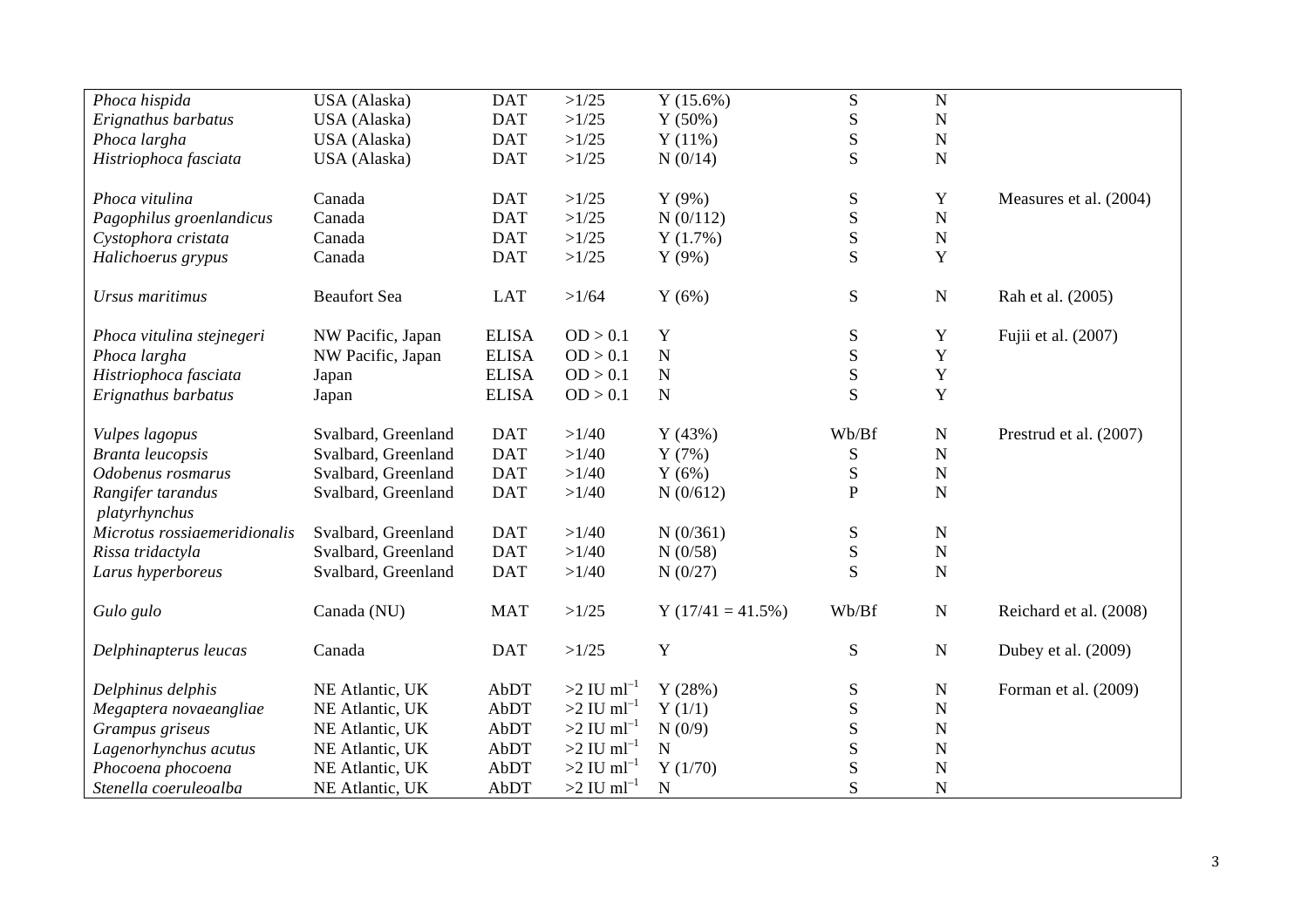| Tursiops truncatus      | NE Atlantic, UK               | AbDT         | $>2$ IU ml <sup>-T</sup> | $\mathbf N$          | ${\bf S}$    | $\mathbf N$    |                         |
|-------------------------|-------------------------------|--------------|--------------------------|----------------------|--------------|----------------|-------------------------|
| Ziphius cavirostris     | NE Atlantic, UK               | AbDT         | $>2$ IU ml <sup>-1</sup> | $\mathbf N$          | S            | ${\bf N}$      |                         |
| Rangifer tarandus       | Canada (NU)                   | <b>MAT</b>   | >1/25                    | $Y(43/117=37%)$      | S            | ${\bf N}$      | Kutz et al. (2001)      |
| Ursus maritimus         | Svalbard, Greenland           | <b>MAT</b>   | >1/25                    | $Y(95/444 = 21.4\%)$ | ${\bf S}$    | ${\bf N}$      | Oksanen et al. (2009)   |
| Ursus maritimus         | Svalbard, Greenland           | <b>DAT</b>   | >1/40                    | Y(45.6%)             | $\mathbf P$  | N              | Jensen et al. $(2010)$  |
| Phoca hispida           | Svalbard, Greenland           | <b>DAT</b>   | >1/40                    | Y(18.7%)             | $\mathbf P$  | $\mathbf N$    |                         |
| Erignathus barbatus     | Svalbard, Greenland           | <b>DAT</b>   | >1/40                    | Y(66.7%)             | $\mathbf P$  | N              |                         |
| Phoca vitulina          | Svalbard, Greenland           | <b>DAT</b>   | >1/40                    | ${\bf N}$            | ${\bf P}$    | $\overline{N}$ |                         |
| Delphinapterus leucas   | Svalbard, Greenland           | <b>DAT</b>   | >1/40                    | ${\bf N}$            | ${\bf P}$    | ${\bf N}$      |                         |
| Monodon monoceros       | Svalbard, Greenland           | <b>DAT</b>   | >1/40                    | $\mathbf N$          | $\, {\bf P}$ | ${\bf N}$      |                         |
| Ursus maritimus         | USA (Alaska)                  | <b>LAT</b>   |                          | $Y(13.2\%)$          | ${\bf S}$    | ${\bf N}$      | Kirk et al. (2010)      |
| Halichoerus grypus      | <b>NE</b> Atlantic            | <b>DAT</b>   | >1/25                    | $Y(23.4\%)$          | ${\bf S}$    | ${\bf N}$      | Cabezón et al. (2011)   |
| Phoca vitulina          | <b>NE</b> Atlantic            | <b>DAT</b>   | >1/25                    | $Y(5.4\%)$           | S            | $\mathbf N$    |                         |
|                         |                               |              |                          |                      |              |                |                         |
| Pusa hispida            | Canada (NU)                   | <b>DAT</b>   | >1/40                    | $Y(80/788=10.2\%)$   | Wb           | Y              | Simon et al. $(2011)$   |
| Erignathus barbatus     | Canada (NU)                   | <b>DAT</b>   | >1/40                    | Y $(2/20 = 10\%)$    | Wb           | $\mathbf Y$    |                         |
| Phoca vitulina          | Canada (NU)                   | <b>DAT</b>   | >1/40                    | $Y(2/9 = 22.2\%)$    | Wb           | $\mathbf Y$    |                         |
| Vulpes lagopus          | Russia (Commander<br>Islands) | <b>ELISA</b> | OD > 0.1                 | Y(5%)                | ${\bf S}$    | ${\bf N}$      | Bocharova et al. (2013) |
| <b>Branta leucopsis</b> | Russia (Tobseda)              | <b>DAT</b>   | >1/40                    | Y(15%)               | ${\bf S}$    | ${\bf N}$      | Sandström et al. (2013) |
| <b>Branta leucopsis</b> | Svalbard, Greenland           | <b>DAT</b>   | >1/40                    | Y(18%)               | ${\bf S}$    | ${\bf N}$      |                         |
| Anser brachyrhynchus    | Svalbard, Greenland           | <b>DAT</b>   | >1/40                    | $Y(6.5\%)$           | S            | N              |                         |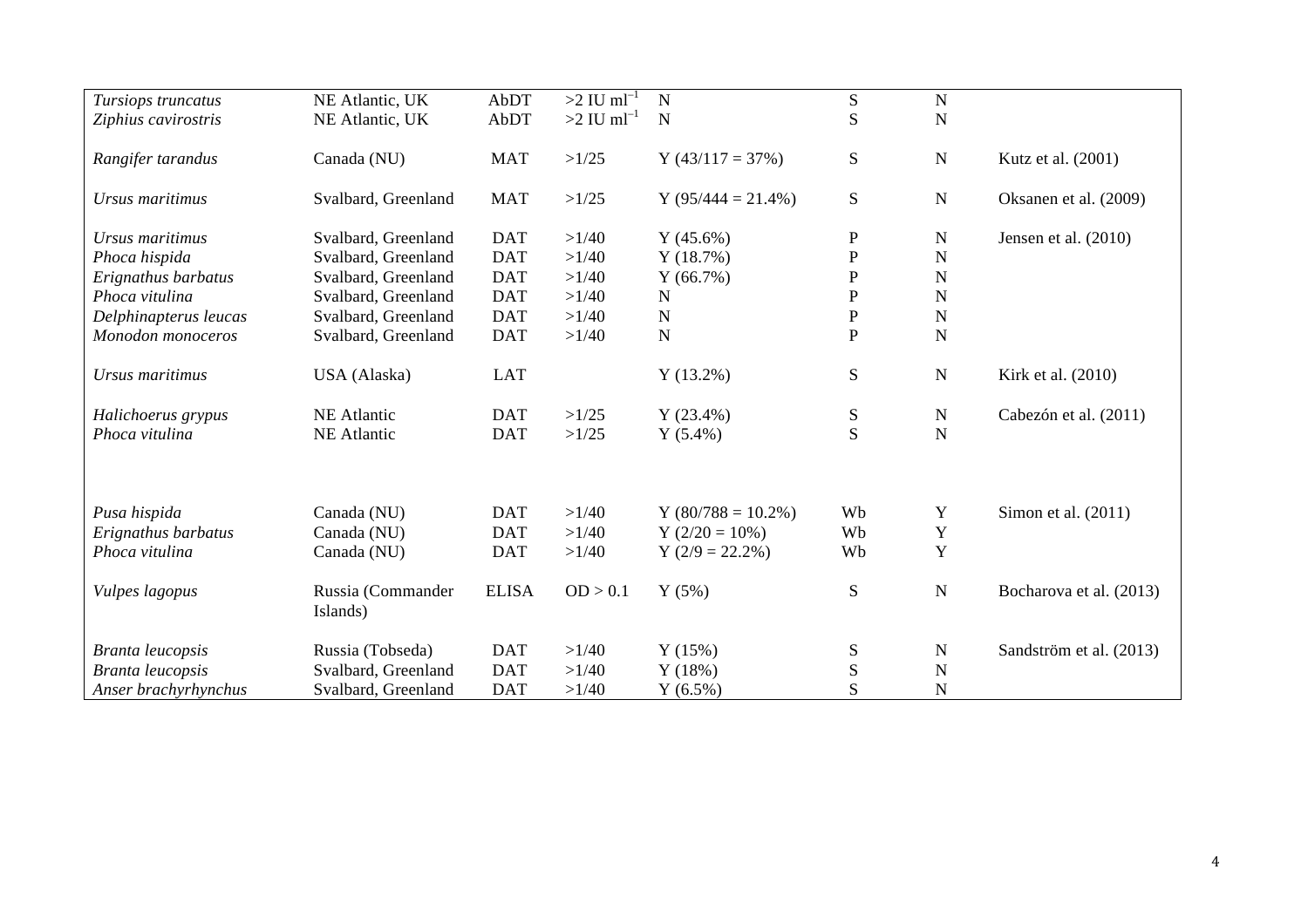## LITERATURE CITED

- Bocharova N, Treu G, Czirják GÁ, Krone O and others (2013) Correlates between feeding ecology and mercury levels in historical and modern arctic foxes (*Vulpes lagopus*). PLoS ONE 8:e60879
- Cabezón O, Hall AJ, Vincent C, Pabón M, García-Bocanegra I, Dubey JP, Almería S (2011) Seroprevalence of *Toxoplasma gondii* in North-eastern Atlantic harbor seal (*Phoca vitulina vitulina*) and grey seal (*Halichoerus grypus*). Vet Parasitol 179:253–256
- Chomel BB, Zarnke RL, Kasten RW, Kass PH, Mendes E (1995) Serologic survey of *Toxoplasma gondii* in grizzly bears (*Ursus arctos*) and black bears (*Ursus americanus*), from Alaska, 1988 to 1991. J Wildl Dis 31:472–479
- Dubey JP, Zarnke R, Thomas NJ, Wong SK and others (2003) *Toxoplasma gondii, Neospora caninum, Sarcocystis neurona* and *Sarcocystis canis*-like infections in marine mammals. Vet Parasitol 116:275–296
- Dubey JP, Mergi J, Gehring E, Sundar N and others (2009) Toxoplasmosis in captive dolphins (*Tursiops truncatus*) and walrus (*Odobenus rosmarus*). J Parasitol 95:82–85
- Forman D, West N, Francis J, Guy E (2009) The sero-prevalence of *Toxoplasma gondii* in British marine mammals. Mem Inst Oswaldo Cruz 104:296– 298
- Fujii K, Kakumoto C, Kobayashi M, Saito S and others (2007) Seroepidemiology on *Toxoplasma gondii* and *Neospora caninum* in seals around Hokkaido, Japan. J Vet Med Sci 69:393–398
- Jensen SK, Aars J, Lydersen C, Kovacs KM, Aasbakk K (2010) The prevalence of *Toxoplasma gondii* in polar bears and their marine mammal prey: evidence for a marine transmission pathway? Polar Biol 33:599–606
- Kirk CM, Amstrup S, Swor R, Holcomb D, O'Hara TM (2010) Morbillivirus and *Toxoplasma* exposure and association with hematological parameters for southern Beaufort Sea polar bears: potential response to infectious agents in a sentinel species. EcoHealth 7:321–331
- Kutz SJ, Elkin BT, Gunn A, Dubey JP (2000) Prevalence of *Toxoplasma gondii* antibodies in muskox (*Ovibos moschatus*) sera from northern Canada. J Parasitol 86:879–882
- Kutz SJ, Elkin BT, Panayi T, Dubey JP (2001) Prevalence of *Toxoplasma gondii* antibodies in barren-ground caribou (*Rangifer tarandus groenlandicus*) from the Canadian Arctic. J Parasitol 87:439–442
- Labelle P, Dubey JP, Mikaelian I, Blanchette N, Lafond R, St-Onge S, Martineau D (2001) Seroprevalence of antibodies to *Toxoplasma gondii* in lynx (*Lynx canadensis*) and bobcats (*Lynx rufus*) from Quebec, Canada. J Parasitol 87:1194–1196
- Lambourn DM, Jeffries SJ, Dubey JP (2001) Seroprevalence of *Toxoplasma gondii* in harbor seals (*Phoca vitulina*) in Southern Puget Sound, Washington. J Parasitol 87:1196–1197

Measures LN, Dubey JP, Labelle P, Martineau D (2004) Seroprevalence of *Toxoplasma gondii* in Canadian pinnipeds. J Wildl Dis 40:294–300